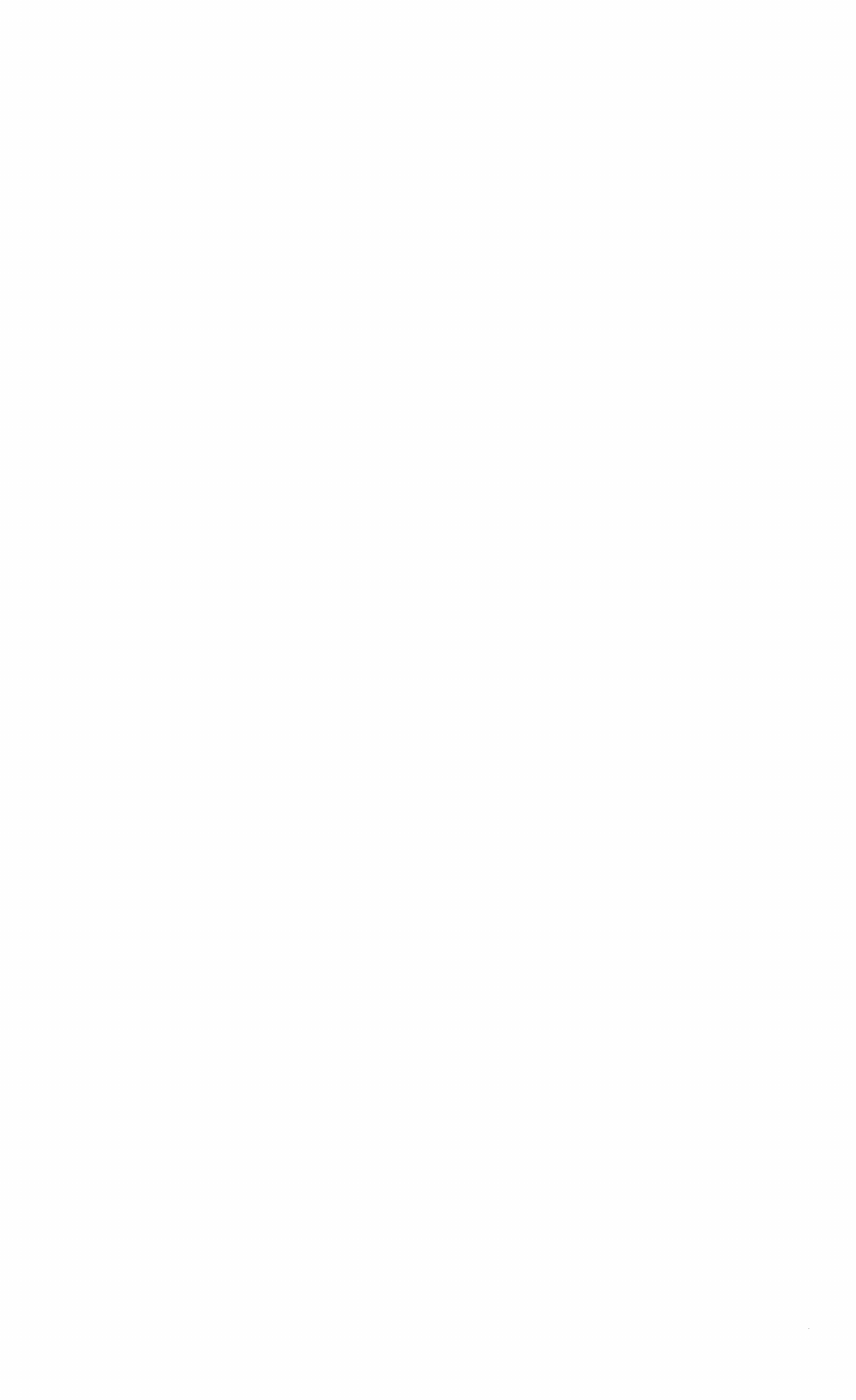(401) County Debt Service \$ 17,532.06

TOTAL \$352,541.02

#### IN RE: DINWIDDIE COUNTY PUBLIC SCHOOLS - K-5 FACILITIES STUDY - PROJECT 02203.00, PHASE I -REQUISITION #2 (lDA1995A- REFUND - \$99,752.71) AUTHORIZATION TO TRANSFER FUNDS

Mrs. Ralph stated the following invoices are included in payment Requisition #2 (I.D.A. 1995A - Refund - \$99,752.71)

BCWH PROFESSIONAL SERVICES \$ 62,862.50

#### TOTAL REQUISITION #2  $$62,862.50$

Mrs. Ralph stated these invoices have been reviewed and approved by the Superintendent

Upon Motion of Mr. Bowman, Seconded by Mr. Moody, Mr. Moody, Mr. Clay, Mr. Bowman, Mr. Bracey voting "Aye",

BE IT RESOLVED by the Board of Supervisors of Dinwiddie County, Virginia that authorization is granted to pay the claim for professional services to BCWH and to transfer funds in the amount of \$62,862.50 for Requisition #2 to the School Fund Facilities Account # 260 0662003000 101.

Dr. Scott Worner, Assistant Superintendent for Administration, distributed color copies of the School redistricting map, which the School Board adopted Tuesday June 11, 2002.

Mr. Moody stated he understood there were still some transportation issues that needed to be addressed. Dr. Worner commented there would be transportation issues right up to the time school started. But according to Dr. Wise the redistricting map distributed is the adopted plan.

There was a lengthy discussion between the Board members regarding where the data came from, what formulas were used, and what the conclusions of the study were? The Board requested that the County Administrator meet with Dr. Wise to arrange a presentation for the Board.

#### IN RE: CITIZEN COMMENTS

The following citizen(s) signed up to comment

1. Michael W. Bratschi, 23500 Cutbank Road, McKenney, Virginia, came before the Board and commented that the County is flying the flag in violation of the Federal flag laws. He respectfully requested that the County correct the situation.

IN RE: SOUTHSIDE CENTER FOR VIOLENCE PREVENTION -**REQUEST FOR CONTRIBUTION - MS. LINDA SUE** LEWIS

Mrs. Linda Sue Lewis, Executive Director, Southside Center for Violence Prevention, Inc., came before the Board requesting funds in an effort to keep Madeline's House in operation. "This is the only domestic violence shelter in the south central area of Virginia. It is located at Fort Pickett and serves the counties of Amelia, Brunswick, Buckingham, Charlotte, Cumberland, Dinwiddie, Halifax, Lunenburg, Mecklenburg, Nottoway, Powhatan, and Prince Edward.

BOOK 15 PAGE 293 JUNE 19, 2002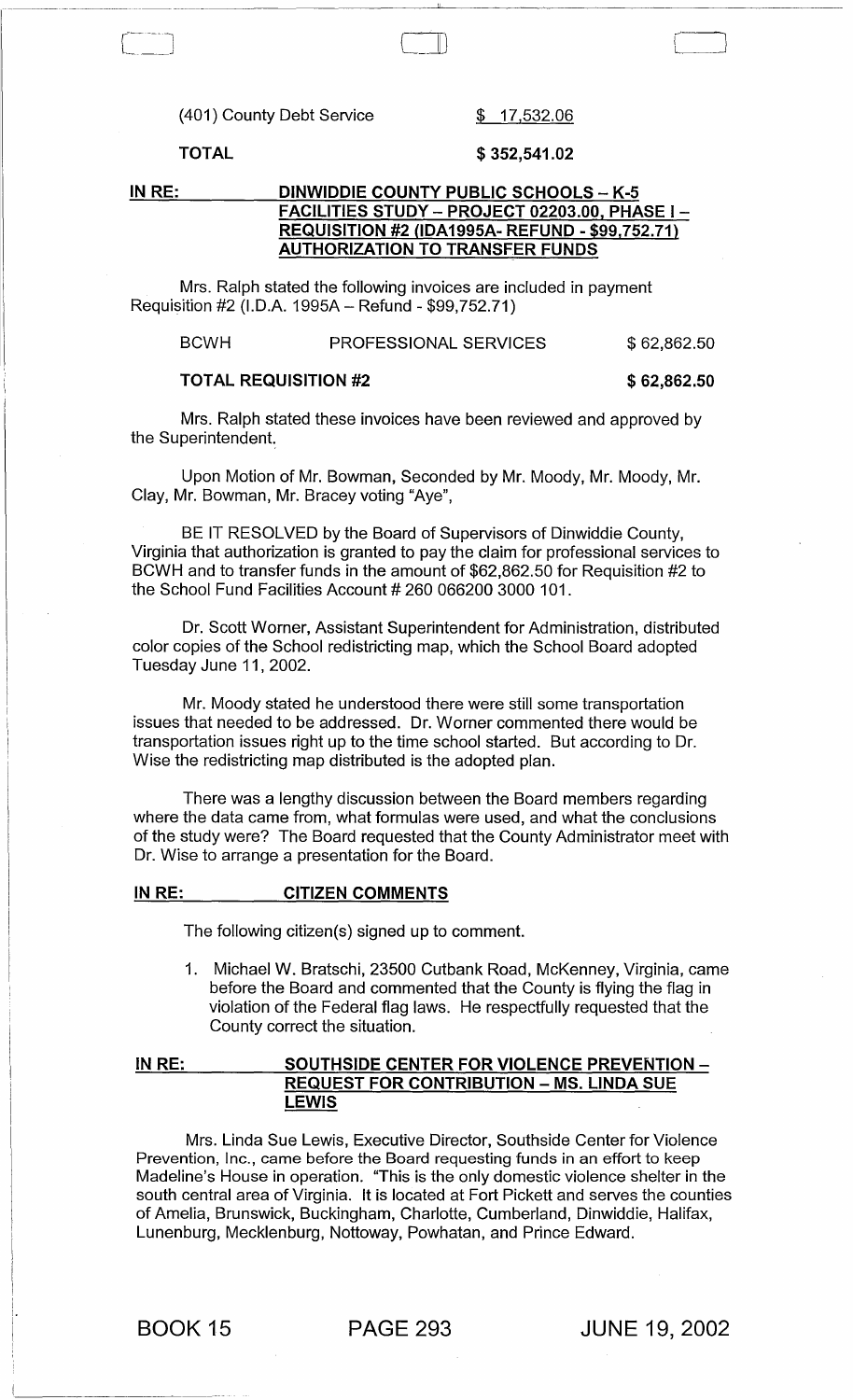In May of 1999, we requested and received from most of the 12 counties in our service area, \$7,000 each, in order to remodel the building, which is furnished to us at no charge by Nottoway County. We opened in July of 1999, and have operated since that time solely on grant funding, donations, and many fund-raising events. Our operational budget for 2001 was \$289,000; of which \$167,000 was from federal and state grants. Federal and state funds have been cut by \$20,000 and since the 9-11 terrorist attack our donations have dropped.

At the present time and for the past two months, we have operated at full capacity, 30 residents. Emergency services have been provided for 454 women and children in less than 3 years. These victims come from all walks of life, all races, and all social economic levels, but have one thing in common. They are all living in seriously dangerous situations, often life threatening. Madeline's House is there as a safe alternative."

Mrs. Lewis commented 453 people have been served since Madeline's House was opened in 1999,14 women and children were from Dinwiddie County. These figures don't reflect persons who call our twenty-four hour hotline that rings constantly requesting information on how to keep them or loved ones safe from harm.

Mrs. Lewis requested that the Board contribute \$5,000 toward the operation of Madeline's House so they could continue to serve the victims of domestic violence in Dinwiddie County.

Upon Motion of Mr. Clay, Seconded by Mr. Moody, Mr. Moody, Mr. Clay, Mr. Bowman, Mr. Bracey voting "Aye",

BE IT RESOLVED that the Board of Supervisors of Dinwiddie County, Virginia hereby appropriates funds, for FY03 only, in the amount of \$5,000 to Southside Center for Violence Prevention, Inc., Madeline's House.

#### IN RE: CITIZEN COMMENTS

2. Mrs. Anne Scarborough came forward requesting again that a clock be installed for citizens speaking if they are to be held to the 3-minute time limit. She also commented that 30 minutes was allotted for citizen comments. When there is a limited number of persons desiring to speak they should not be held to the 3-minute limit. The County Administrator commented the clock issue is being worked on.

#### IN RE: VDOT - REPORT

Mr. Richard Caywood, Resident Engineer, Virginia Department of Transportation, came forward and thanked the County Administrator for her assistance in getting the reimbursement funds to the Airport Authority for the new entrance road. He also thanked the County Administrator, Mrs. Wendy Ralph, and Mr. William Scheid, Planning Director, for their assistance with the drainage issues on the property on West Drive. He commented Mr. Scheid came up with a great solution for a tricky problem; this is a model, which can be used for future drainage problems.

- 1. Reported to Mr. Bowman he would give an update at a later date on some of the items he brought forth at the last meeting. However, he commented he has set some appointments to deal with citizen concern issues Mr. Bowman brought to his attention.
- 2. Traffic calming a number of citizens have raised concerns about traffic calming - VDOT does have a policy; it is fairly new, but it does require a lot of effort, support and cooperation from the local Board as well as the citizens, in addition to what VDOT does. Will send a letter to the County Administrator for the Board to review for the next meeting.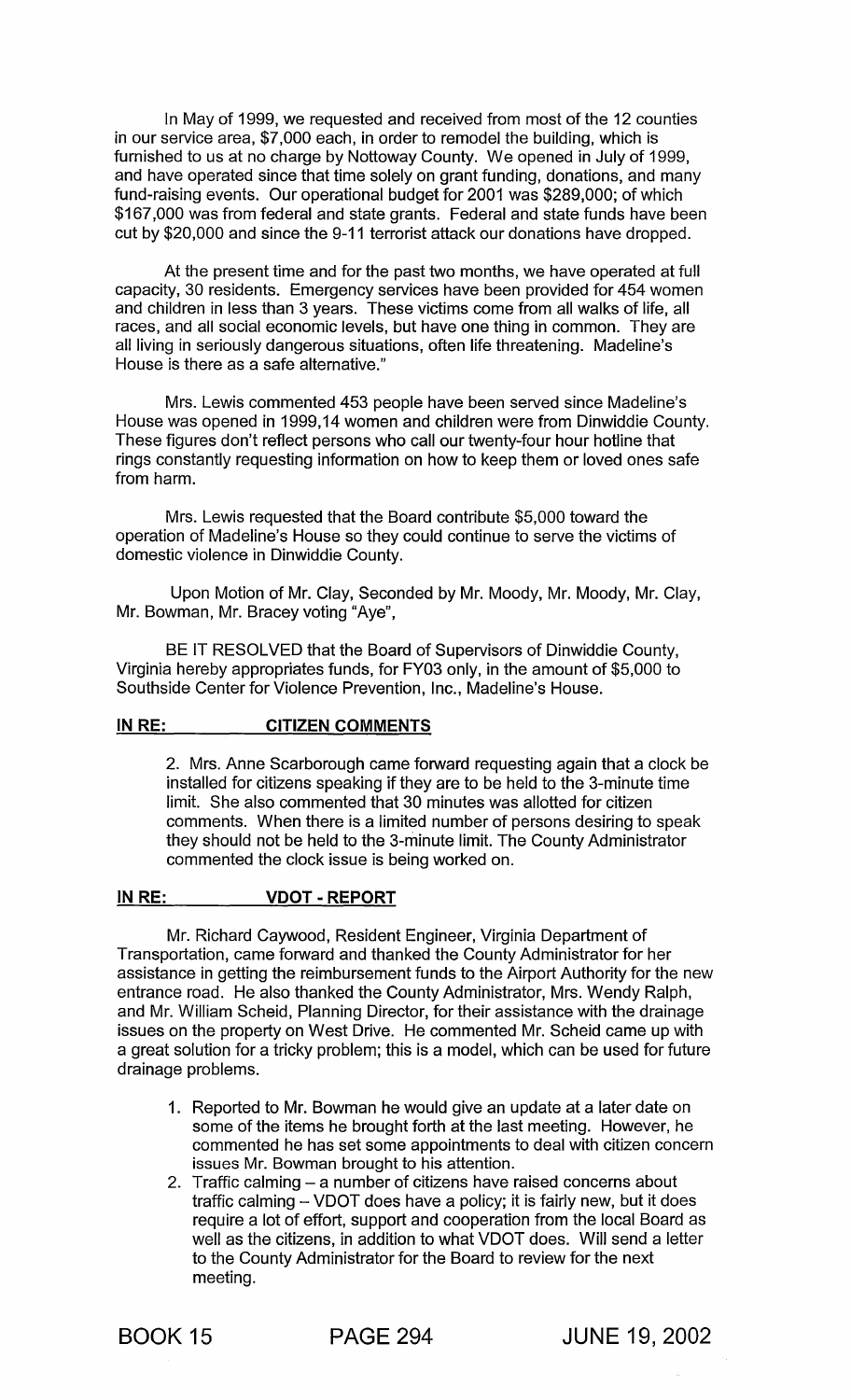3. Squirrel Level Road project - trying to get reliable advertisement dates and VDOT is in negotiations with National Park Service for the project.

--~-~ C\_JJ r \ L......---l

# IN RE: VDOT - REVISED SECONDARY SIX YEAR PLAN

 $\begin{bmatrix} \phantom{-}\end{bmatrix}$ 

 $\overline{\phantom{a}}$ 

Mr. Richard Caywood stated this is probably the most difficult item I have ever had to present to a Board, which is the current Revised Secondary 6 Year Plan:

"As I know you are aware, VDOT has been directed by Governor Warner to reshape the Virginia Transportation Development Plan (VTDP). This involves taking a hard look at construction projects included in the Virginia Transportation Development Plan and the Secondary Six-Year Plans, to assure that they reflect realistic cost estimates and achievable schedules.

Revenue projections for the current fiscal year 2001/02 and future years 2002/03 through 2007/08 have been modified to reflect the Commonwealth's current economic forecast, which unfortunately is not very optimistic. These actions have affected the current budget and the Secondary Six-Year Plan that was approved by resolution of the Board of Supervisors on November 21,2001. The budget for fiscal year 2002/03 was reduced by \$900,259 and overall funding for the six-year period was reduced from \$13,118,998 to \$8,298,506. Therefore, we plan to adjust the allocation previously identified on the following projects:

| <b>Priority</b><br><b>Project/Route</b> | <b>Allocation of Funds FY 02/03</b> |           |
|-----------------------------------------|-------------------------------------|-----------|
| 0619-026-240, M502, Courthouse Road     | Construction:                       | \$156,782 |
| 0613-026-177, C502, Squirrel Level Road | $R/W$ :                             | \$80,270  |
| 0613-026-249, C501, Squirrel Level Road | PF.                                 | \$15,000  |
|                                         | $R/W$ :                             | \$110,600 |
| 0619-026-250, M501, Courthouse Road     | PE:                                 | \$150,000 |
| 0604-026-233, M502, Halifax Road        | R/W:                                | \$29,100  |
|                                         | Construction:                       | \$269,900 |
| 0622-026-252, M501, Baltimore Road      | PE:                                 | \$27,000  |
| 0604-026-119, M502, Halifax Road        | PE:                                 | \$45,000  |
|                                         |                                     |           |

We have also re-evaluated the estimates for each project in the previously approved 2002/03 Plan to assure that they are reasonable, and we have adjusted the allocation of funds for the six-year period year based on these new projections for Dinwiddie County. We have developed a revised plan that reflects these necessary changes based on the priorities established by the Board of Supervisors in their last update. As a result, the following projects must be deleted from the Plan because we do not anticipate that there will be adequate allocations to fund them:

0624-026, Coleman Lake Road 0672-026, Church Road 0670-026, Shady Lane 0628-026, Tranquility Lane 0604-026, Halifax Road 0627 -026, Courthouse Road 0601-026, River Road

We are planning to proceed through the normal 6 Year Plan update process with the County in the fall. However, when we review the plan and the County's priorities in the upcoming update process, I think that we will need to consider a number of options to "stretch" every last dollar that is in the plan in order to best meet the County's needs. This may include revaluating the scope of several projects currently in the plan as well as looking for potential VDOTI County partnerships such as Revenue Sharing or other alternate funding sources to make additional resources available. I will prepare detailed recommendations for the County to consider as we begin this process in late summer.

--\_ ... \_--- ...... \_---------------------------

BOOK 15 PAGE 294 JUNE 19, 2002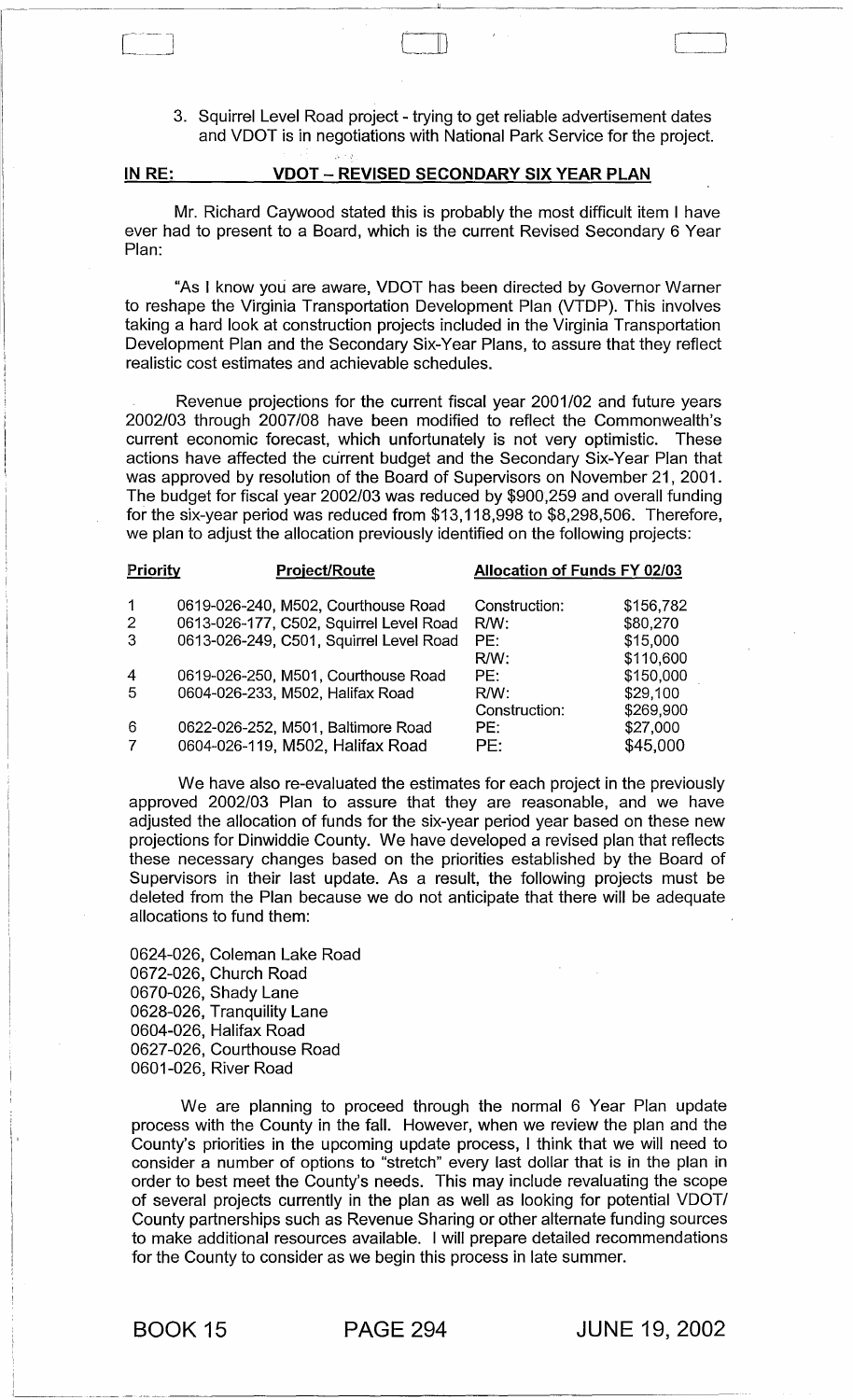A copy of the recommended revised Plan and Budget is included as an attachment to this letter. I am also including a copy of the plan and budget that was approved by the County Board on November 21,2001 and another copy of the revised allocation figures that I provided to you at the last BOS meeting. As of the writing of this letter, it is my understanding that no further action is required by the County at this time, assuming that the County agrees that we have performed this update based on the construction priorities that the County voted to establish on November 21, 2001. Since this is an unprecedented situation, it is possible that I may need to request some form of County action in the future. If such a need arises, I will notify you as soon as possible. However, I felt that it was very important for this letter to appear in your BOS packet for the June 19<sup>th</sup> meeting in a form that was as complete as possible at this time.

We appreciate your understanding and your continued cooperation and communication with us as we work toward Governor Warner's directive to incorporate financial realities, realistic cost estimates and achievable schedules into VDOT's Six-Year Plan.

Richard L. Caywood, P.E. Resident Engineer"

#### Board Member Questions/ Remarks

- 1. Mr. Moody Projects that are dropped due to funding should have a different priority and be placed back on the plan.
- 2. Mr. Bracey He commented he felt it is the Commissioners and VDOT's responsibility to send letters to the Citizens and explain to them that their project has been dropped by the State. How do we address the Citizens who have been taken off the 6-year Plan? It isn't fair to them.
- 3. Mr. Moody These roads should not lose the priority of the projects in the plan. Mr. Caywood stated he recommended reviewing the plan and the County's priorities in the upcoming update process in the Fall.
- 4. Mr. Clay It is the Board who will lose creditability with the Citizens, not the State.
- 5. Mr. Bowman Northern Virginia requested additional tax revenue from the General Assembly for roads, can we do the same? Mr. Caywood commented that was done by referendum by localities in specific regions. Mr. Bowman requested to be kept abreast of what the other localities are doing about the situation.
- 6. Mr. Caywood stated we are being combined with the Metropolitan Statistical Area, which means there will be more State and Federal funds available for the growth area of Dinwiddie.
- 7. Mr. Bracey Ditches at Stony Spring need to be cleaned.

#### **IN RE: COMMISSIONER OF THE REVENUE - REPORT**

Mrs. Deborah M. Marston, Commissioner of the Revenue, was not present.

#### **INRE: TREASURER**

Mr. William E. Jones, Treasurer, presented his report for the month of May 2002.

# **INRE: COMMONWEALTH ATTORNEY - REPORT**

Mr. T. O. Rainey, III, Commonwealth Attorney, was not present.

#### **IN RE: SHERIFF'S DEPARTMENT - REPORT**

|  |  |  |  | <b>BOOK 15</b> |  |  |
|--|--|--|--|----------------|--|--|
|--|--|--|--|----------------|--|--|

BOOK 15 **PAGE** 295 **JUNE** 19, 2002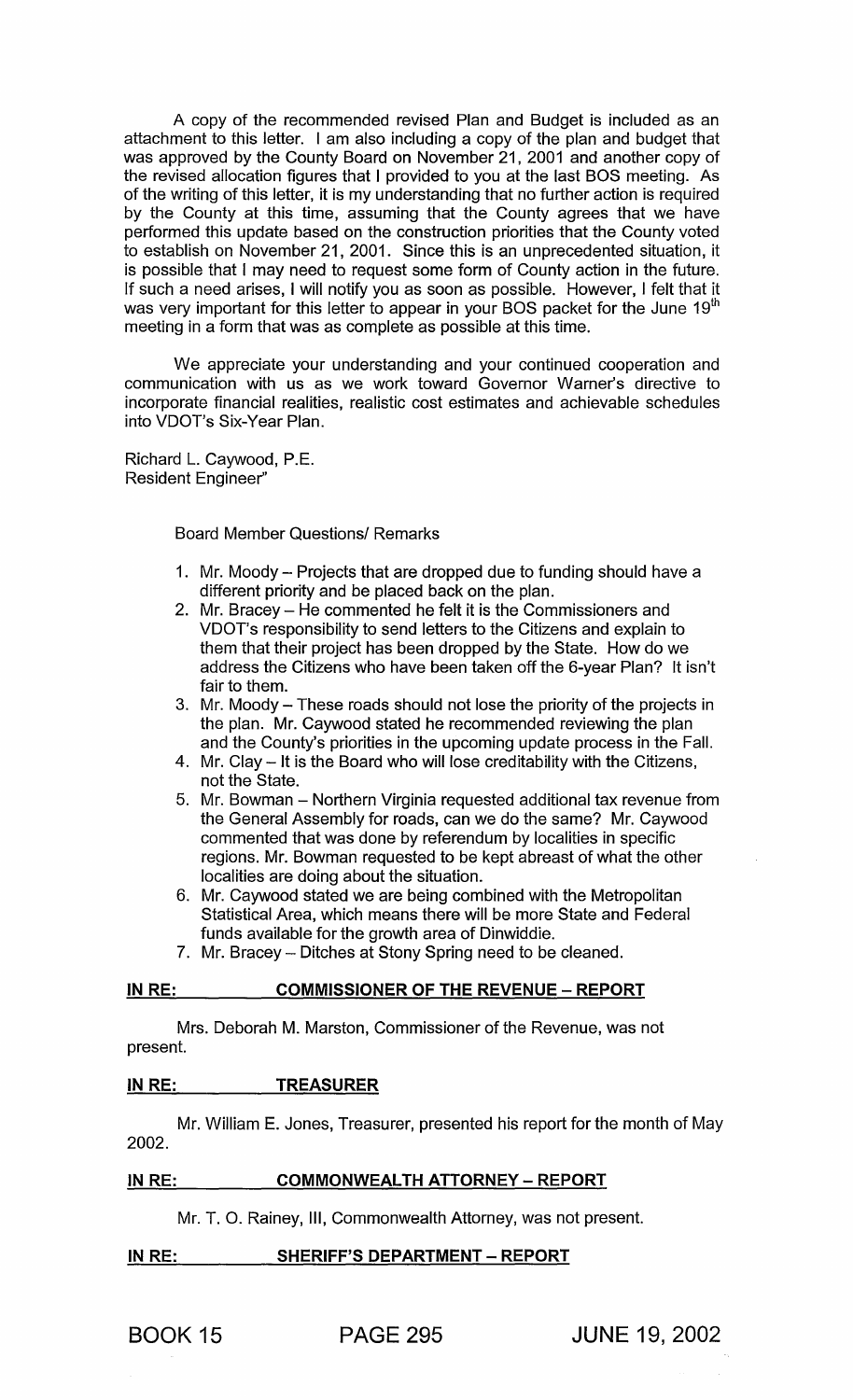# Sheriff Samuel Shands was not present.<br>**IN RE:** BUILDING INSPECTOR -**BUILDING INSPECTOR - REPORT**

Mr. Dwayne H. Abernathy, Building Inspector came forward presenting his report for the month of May 2002.

## IN RE: ANIMAL WARDEN – REPORT

Mr. Steven R. Beville, Animal Warden, came forward presenting his monthly update for May 2002.

### IN RE: DIRECTOR OF PLANNING - REPORT

Mr. William C. Scheid, Director of Planning, came forward and presented his monthly update for May 2002 for the planning department.

1. The Planning commission will be conducting a driving tour of various subdivisions and developments within the County on July  $10<sup>th</sup>$  at 2:00 P.M. The Board of Supervisors and the School Board is invited to accompany the Planning commission on the tour. The County Administrator asked if that date was agreeable with the Board. They indicated it was.

# IN RE: RESOLUTION - COMMUNITY IMPROVEMENT GRANT -WEST PETERSBURG DEVELOPMENT OF "GREEN PROPERTY"

Upon Motion of Mr. Moody, Seconded by Mr. Bowman, Mr. Moody, Mr. Clay, Mr. Bowman, Mr. Bracey voting "Aye", the following Resolution is adopted.

WHEREAS, the Dinwiddie County Board of Supervisors in 1992 entered into an agreement with the Virginia Department of Housing and Community Development to implement a Community Improvement Grant for improvements within the West Petersburg subdivision; and

WHEREAS, a part of the agreement required the County to develop a parcel of land entitled the "Green Property" for Low to Moderate Income Housing; and

WHEREAS, discussions were held with the Department of Housing and Community Development regarding circumstances impacting this property and its development potential; and

WHEREAS, it was mutually agreed upon that designating this property for "permanent passive open-space" was the best use for this property and in keeping with the project goals, the character of the property and the current land use regulations pertaining to the property.

NOW, THEREFORE, BE IT RESOLVED, that the Dinwiddie County Board of Supervisors directs legal counsel to prepare the proper documentation to accomplish the reservation of the "Green Property" for permanent passive openspace; and

AND BE IT FURTHER RESOLVED, that the County Administrator be authorized to sign all such documents on behalf of the Board and cause said documents to be properly filed and/or recorded.

## IN RE: CODE COMPLIANCE OFFICER - REQUEST TO ATTEND EROSION & SEDIMENTATION COURSE

Mr. David S. Thompson, Zoning Administrator/Senior Planner stated Mr. Phillip Harris the Code Compliance Officer needed to get certified for erosion and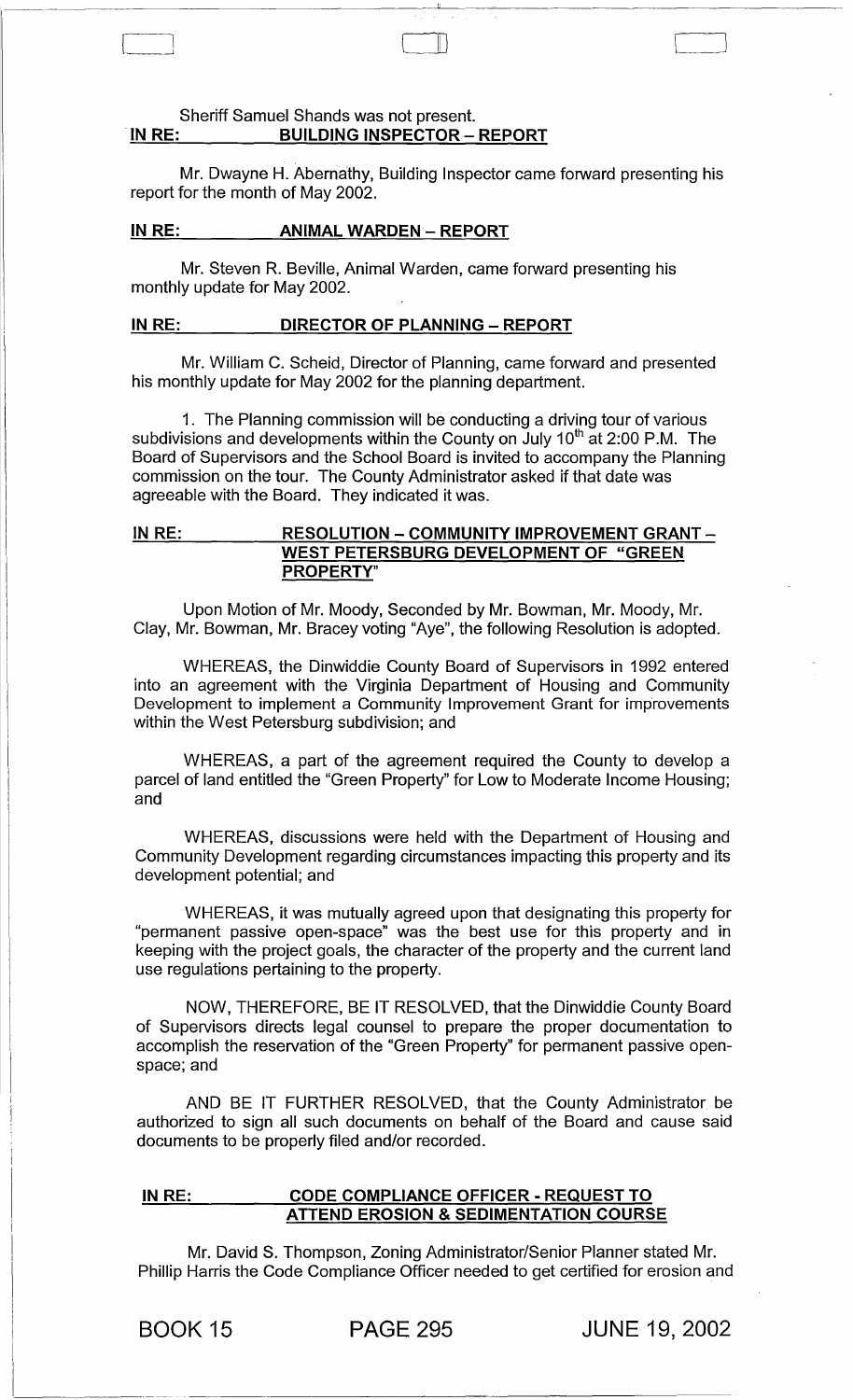sedimentation control and a course was offered in Harrisonburg, Virginia on June 18 - 20, 2002, at a cost not to exceed \$250.00.

Upon Motion of Mr. Moody Seconded by Mr. Clay, Mr. Moody, Mr. Clay, Mr. Bowman, Mr. Bracey, voting "Aye",

BE IT RESOLVED that the Board of Supervisors of Dinwiddie County, Virginia approved the travel request for the Code Enforcement Officer to attend the Erosion & Sediment Course in Harrisonburg, Virginia on June 18 - 20, 2002, at a cost not to exceed \$250.00.

# IN RE: ZONING ADMINISTRATOR/SENIOR PLANNER REPORT

Mr. David S. Thompson, Zoning Administrator/Senior Planner presented his May 2002 monthly report.

- 1. The draft copies that the citizens requested for the Comprehensive Land Use Plan at the Public Hearing will be ready by the end of this week. Office Staff did not hear from one person on the list.
- 2. The BZA will be hearing the Russell Case the 3<sup>rd</sup> Thursday in August. The hearing was continued from the May meeting.
- 3. The Dog Ordinance Public Hearing is set for the July 3, 2002 Board meeting.

# IN RE: SOCIAL SERVICES - REPORT

Mrs. Peggy McElveen, Director of Social Services, came forward and stated she had nothing to report.

Mr. Bracey asked Mrs. McElveen if Social Services made referrals to Madeline's House. She replied yes and to CARES, which is the regional shelter. The County Administrator asked if it would be an alternative to the Green House for Juvenile Detention. Mrs. McElveen replied no.

# IN RE: SUPERINTENDENT OF SCHOOLS

Dr. Leland J. Wise, Jr., Superintendent of Schools, was not present.

## IN RE: PARKS AND RECREATION - REPORT

Mr. Timothy C. Smith, Director of Parks and Recreation, came forward and presented his monthly update.

#### IN RE: AUTHORIZATION TO HIRE - PART-TIME SUMMER CAMP STAFF

Upon motion of Mr. Bowman seconded by Mr. Clay, Mr. Clay, Mr. Bowman, Mr. Bracey voting "Aye", Mr. Moody "Abstaining" authorization is granted for the Recreation Department to hire the following part-time Summer Camp Staff:

- 1. Ms. Renita Johnson Head Counselor  $@$  \$7.29 per hour
- 2. Mr. Shaun Harvell Counselor @ \$6.15 per hour
- 3. Mr. Barrett Chappell Counselor @ \$6.40 per hour
- 4. Ms. Brandi Simmons Counselor @ \$6.15 per hour
- 5. Ms. Keri Webster Counselor@ \$6.00 per hour
- 6. Mr. David Martin Counselor  $@$  \$6.00 per hour
- 7. Ms. Bridgett Mansfield Alternate  $@$  \$6.00 per hour
- 8. Mr. Grant Barnes Alternate @ \$6.00 per hour
- 9. Ms. Amy Avery Alternate @ \$6.00 per hour

# IN RE: WILSON - KAUTZ RAID SITES SIGNAGE AGREEMENT

BOOK 15 PAGE 296 JUNE 19, 2002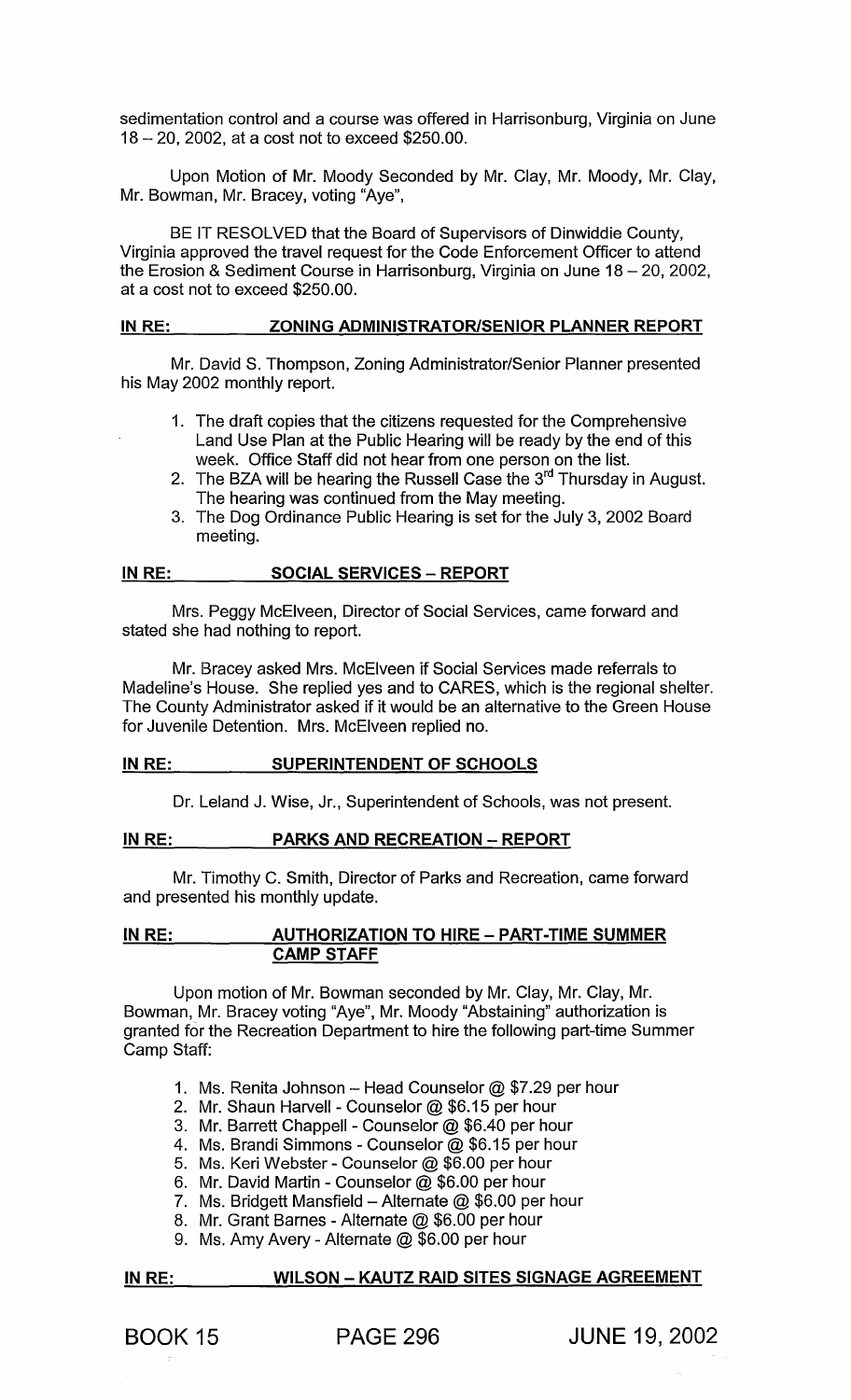The County Administrator stated the Wilson - Kautz Trail is going to be dedicated Friday morning. We' also have the Civil Rights Heritage Trail that is coming along as well. Both of these trails will have a presence at the Dinwiddie County Courthouse in the form of signs, which will be developed. We would need an agreement, for permission for a temporary easement to allow for the signs to be placed on County property. She requested authorization to sign those agreements and for the signs to be placed there.

Upon Motion of Mr. Moody, Seconded by Mr. Bowman, Mr. Moody, Mr. Clay, Mr. Bowman, Mr. Bracey, voting "Aye",

BE IT RESOLVED by the Board of Supervisors of Dinwiddie County, Virginia that authorization is granted for the County Administrator to sign the agreement, for permission for a temporary easement to allow for the signs to be placed on County property.

### IN RE: WASTE MANAGEMENT - REPORT

CJ L=U

Mr. Dennis King, Director of Waste Management came forward and presented his report for the month of May 2002.

Northside dumpster site - he found a new location at the old ball field at the back of the property and the road is already there. It would be very cost effective and we would move slowly on the project. We can move the dumpsters and add concrete pads and fencing at a later date, if the site worked out. Mr. Bracey voiced his concern about the investment since we don't know what the usage might be for the building. The Board agreed to try the location but at a minimal cost. It was the concurrence of the Board that the County needed to get a master plan together for dumpster sites.

#### IN RE: PUBLIC SAFETY OFFICER - REPORT

Mr. David M. Jolly, Public Safety Officer, came forward to present his report for May 2002.

Mr. Bracey asked if DVRS is running EMS calls? Mr. Jolly replied about 60% of the calls are being run by paid staff. However, NVFD has started covering about 5 nights a week with trained volunteers. If we don't have an ambulance DVRS will send someone out when they can. In 2001 DVRS provided coverage 36 days for the calendar year. Mr. Bracey commented sometimes people need help, are we helping them? Mr. Jolly stated we have offered retention, strategic planning, re-certification classes, free CPR, and the use of Eastside for training, but they haven't taken us up on our offers.

## IN RE: AUTHORIZATION TO PURCHASE FURNITURE & FIXTURES FOR COMMUNICATIONS CENTER

Mrs. Denise Absher presented the following bids for the furniture, appliances, and telephone equipment for the Communications Center:

#### **COMPANY**

BIDS

| <b>FURNITURE BIDS</b><br>QUILL<br><b>HERTZ</b><br>ATD-AMERICAN CO | \$8,858.77<br>\$12,343.43<br>\$12,099.70 |  |
|-------------------------------------------------------------------|------------------------------------------|--|
| <b>MICROWAVE</b>                                                  |                                          |  |
| <b>SEARS</b>                                                      | 159.99                                   |  |

BOOK 15

PAGE 296 JUNE 19,2002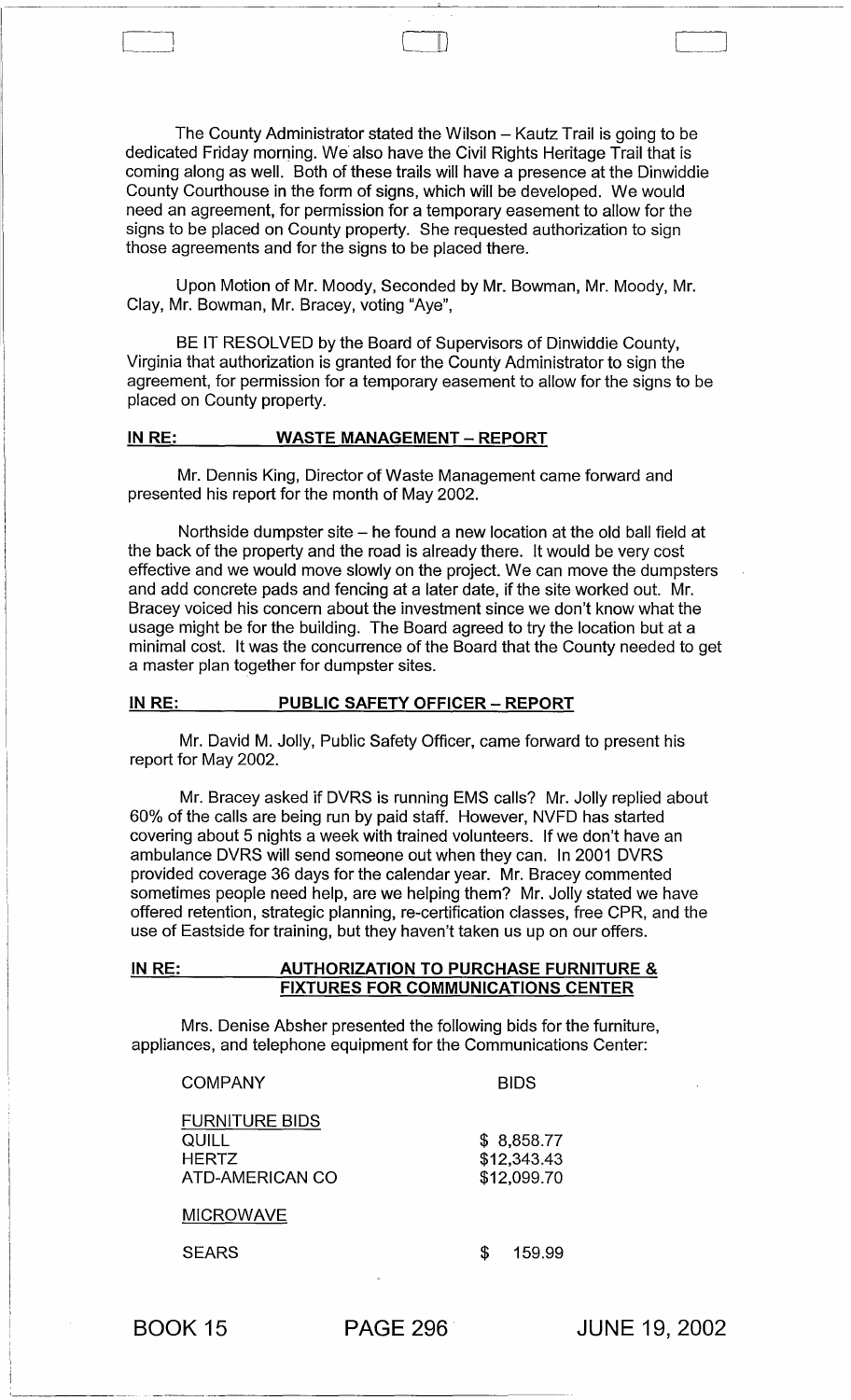REFRIGERATOR

| LOWES                 | \$593.99  |
|-----------------------|-----------|
| <b>WHIRLPOOL CORP</b> | \$ 738.99 |
| <b>SEARS</b>          | \$709.98  |

#### ADMINISTRATIVE TELEPHONE EQUIPMENT

| CLICK-O-RAMA             | $185.77 \times 9 = $1,671.93$ |
|--------------------------|-------------------------------|
| LETS GO DIGITAL          | 189.98                        |
| ABNERS DISCOUNT BASEMENT | 192.86                        |
| <b>WENDERSONS</b>        | -199.96                       |
| ALBURY & OAK             | 214.15                        |

Upon Motion of Mr. Moody, Seconded by Mr. Bowman, Mr. Moody, Mr. Clay, Mr. Bowman, Mr. Bracey, voting "Aye",

BE IT RESOLVED by the Board of Supervisors of Dinwiddie County, Virginia that authorization is granted for the Communications Officer to proceed with the purchase of the items listed above with the low bidder for each category.

### IN RE: COUNTY ATTORNEY - REPORT

Ms. Phyllis Katz, County Attorney, stated she had nothing to report.

#### IN RE: BUILDINGS AND GROUNDS - REPORT

Mr. Donald Faison, Buildings and Grounds Superintendent, came forward and stated he provided his monthly update for May 2002 in the Board packages.

#### IN RE: CHANGE ORDER #4 - HISTORIC COURTHOUSE

Mr. Donald Faison, Buildings and Grounds Superintendent, requested the following change order #4 for consideration by the Board for the Historic Courthouse.

| 1. Piping                            | $<$ \$ 100> |
|--------------------------------------|-------------|
| 2. Non-demolition of paneling        | 2,481       |
| 3. Painting Concrete Floors          | <1,214>     |
| 4. Smoke detectors in elevator       | < 50        |
| 5. Install smoke activated dampers   | 594         |
| 6. Install 3 lights in attic         | 603.12      |
| 7. Install plywood around HVAC units | <25         |
| 8. Stain front stairs & paint risers | 1,360       |
| 9. Access doors                      | < 50        |
| 10. Install insulation               | 3,028       |
| 11. Install plywood sub-floor        | $50$        |
|                                      |             |

### TOTAL

#### \$19,487.58

Mr. Faison also stated this request would include a request for an extension for substantial completion on May 28, 2002, with a final completion on June 27,2002.

Upon motion of Mr. Clay, seconded by Mr. Moody, Mr. Moody, Mr. Clay, Mr. Bowman, Mr. Bracey voting "Aye",

BE IT RESOLVED by the Board of Supervisors of Dinwiddie County, Virginia that the above described, Change Order Number 4, is hereby approved and authorization is granted for the County Administrator to execute same.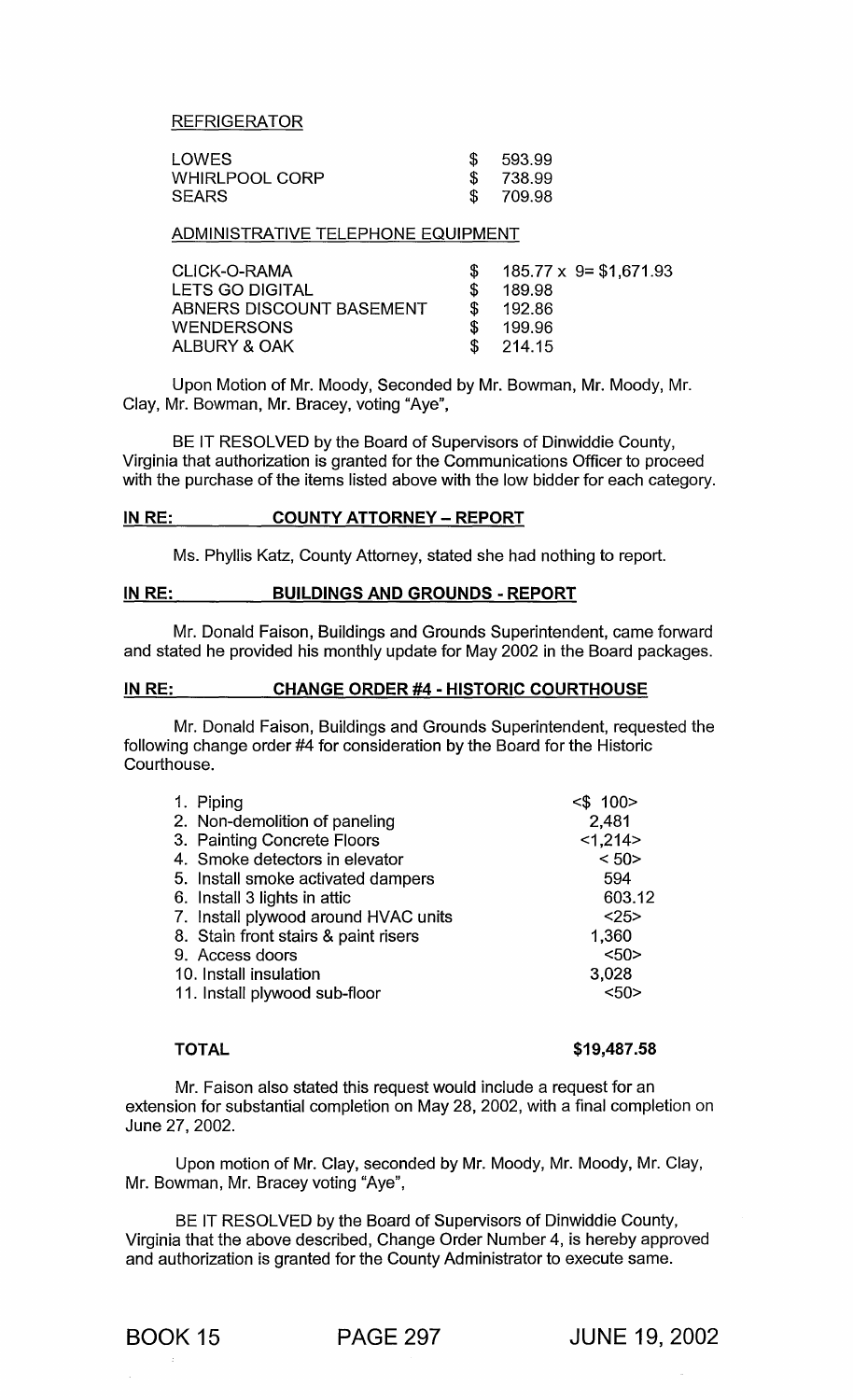IN RE: PUBLIC SAFETY BUILDING - CHANGE ORDER #5

Mr. Faison requested change order #5 for consideration by the Board for the Public Safety Building. This request would also include an extension for final completion on June 28, 2002.

| 1. Paint outside – generator, tanks, etc color of bricks | \$416.63 |
|----------------------------------------------------------|----------|
| 2. 2 ' of stainless steel for backsplash                 | 411.00   |
| 3. Add 2 combustible air vents                           | 444.40   |
|                                                          |          |

L~ CD

 $\texttt{TOTAL} \quad \texttt{\$972.13}$ 

Mr. Bowman asked Mr. Faison why he didn't have the foresight to locate all of the utilities at the end of the building?

Mr. Faison commented he didn't locate everything on the end because it would be in the way if we added onto the building in the future. It would be very expensive to move. Mr. Bowman stated he hoped more foresight would be used in the future.

Upon motion of Mr. Bowman, seconded by Mr. Moody, Mr. Moody, Mr. Clay, Mr. Bowman, Mr. Bracey voting "Aye",

BE IT RESOLVED by the Board of Supervisors of Dinwiddie County, Virginia that the above described, Change Order Number 5, is hereby approved in the amount of \$972.13 and authorization is granted for the County Administrator to execute same.

#### IN RE: ARCHITECTURAL SERVICES - NEW EMERGENCY GENERATOR SHERIFF'S OFFICE/JAIL FACILITY

Mr. Faison requested authorization to enter into a contract with De Stefano Design Group for additional services under his present contract that he has on the Public Safety Building to do the design work and write the specifications for the new emergency generator for the jail facility, at a cost not to exceed \$4,500. He commented his intentions are to have the County's maintenance contractors install the new generator.

The County Administrator stated this is the generator we have been talking about for 3 or 4 years now and the money is in the capital budget.

Upon motion of Mr. Moody, seconded by Mr. Bowman, Mr. Moody Mr. Bowman, Mr. Bracey voting "Aye", Mr. Clay "Abstaining",

BE IT RESOLVED by the Board of Supervisors of Dinwiddie County, Virginia that Administrative Staff is authorized to enter into negotiations with De Stefano Design Group to furnish Architectural Services and write the specifications for the new generator at the Sheriff's Office/Jail Facility.

# IN RE: STORAGE SHELVING - ADMINISTRATION BUILDING

Mr. Faison commented Administration has been in need of some heavyduty storage shelving for some time now. The storage will be for all offices in the building. He stated he requested three bids and received two:

| J. D.N. Enterprises, Inc. | $$5,180$ - including installation |
|---------------------------|-----------------------------------|
| Warner Board              | 5,375 – including installation    |

He recommended entering into a contract with J. D.N. Enterprises, Inc., at a cost of \$5,180 including materials and installation.

BOOK 15 PAGE 297 JUNE 19, 2002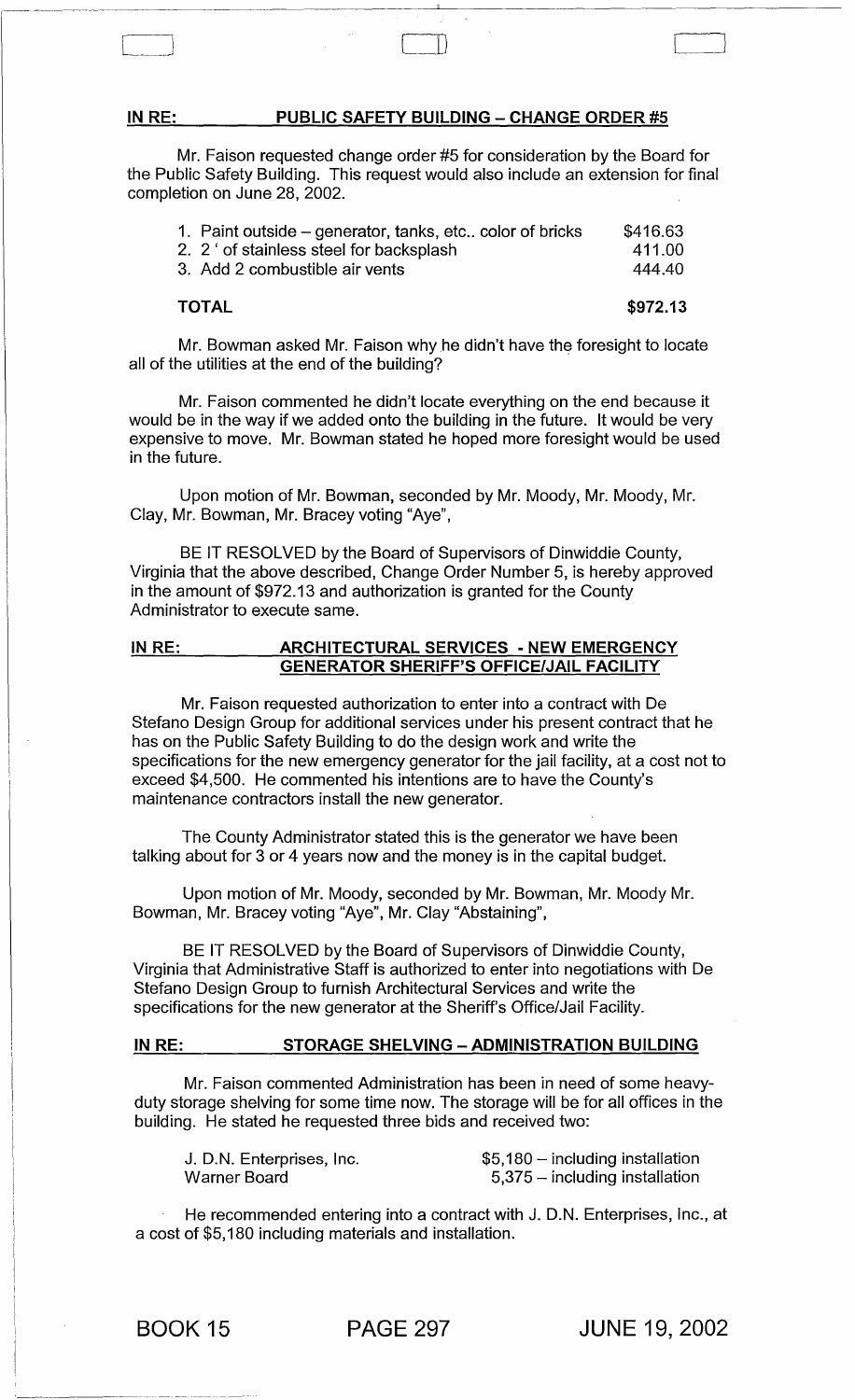Mr. Moody made the Motion, there was no second to the Motion; Mr. Bracey called for the roll, Mr. Moody, Mr. Clay, Mr. Bowman, Mr. Bracey voting "Aye",

BE IT RESOLVED by the Board of Supervisors of Dinwiddie County, Virginia that Administrative Staff is authorized to enter into a contract with J.D.N. Enterprises, Inc., for the storage shelving, at a cost of \$5,180 including materials and installation.

### IN RE: RECESS

The Chairman called for a recess at 12:38 P.M. The meeting reconvened at 12:45 P.M.

# IN RE: ORDINANCE ADOPTION - A-02-2 - PROCESSING FEE FOR ARRESTED PERSONS

The County Administrator stated the Public Hearing was held at the last meeting but because there is a fee involved we had to wait to adopt the ordinance.

Upon motion of Mr. Moody, seconded by Mr. Bowman, Mr. Moody, Mr. Clay, Mr. Bowman, Mr. Bracey voting "Aye",

BE IT ORDAINED, by the Board of Supervisors of the County of Dinwiddie that pursuant to Code of Virginia § 15.2-1613.1, there is hereby established a processing fee of Twenty-Five Dollars (\$25.00) that shall be ordered as part of court costs imposed upon any individual admitted to the Dinwiddie County Regional Jail. The fee shall be used by the sheriff's office to defray the costs of processing arrested persons into the jail.

The foregoing ordinance shall become a part of the Code of Dinwiddie County as Chapter 1, § 1-17, effective July 1, 2002.

### IN RE: ORDINANCE ADOPTION - A-02-3 - COURTROOM SECURITY FEE

The County Administrator stated the Public Hearing was held at the last meeting but since fees are involved we had to wait to adopt the ordinance.

Upon motion of Mr. Clay, seconded by Mr. Moody, Mr. Moody, Mr. Clay, Mr. Bowman, Mr. Bracey voting "Aye", the following ordinance is adopted.

AN ORDINANCE TO AUTHORIZE ADDITIONAL COSTS IN CRIMINAL AND TRAFFIC CASES FOR THE FUNDING OF COURTHOUSE SECURITY PERSONNEL

WHEREAS, the Code of Virginia, 1950, has been amended to authorize counties to assess a fee not exceeding five dollars (\$5.00) against every defendant convicted of a criminal or traffic offense in the district or circuit court of the County; and

WHEREAS, the Board of Supervisors of the County of Dinwiddie believes it to be in the best interest of the County to assess such a fee to assist with the cost of courtroom security;

NOW, THEREFORE, BE IT ORDAINED, by the Board of Supervisors of the County of Dinwiddie that:

Pursuant to Code of Virginia § 53.1-120, there is hereby established a fee of Five Dollars (\$5.00) that shall be ordered as part of court costs imposed upon any defendant convicted in any criminal or traffic case in the district or circuit courts of the County. The fee shall be collected by the clerk of the court, who will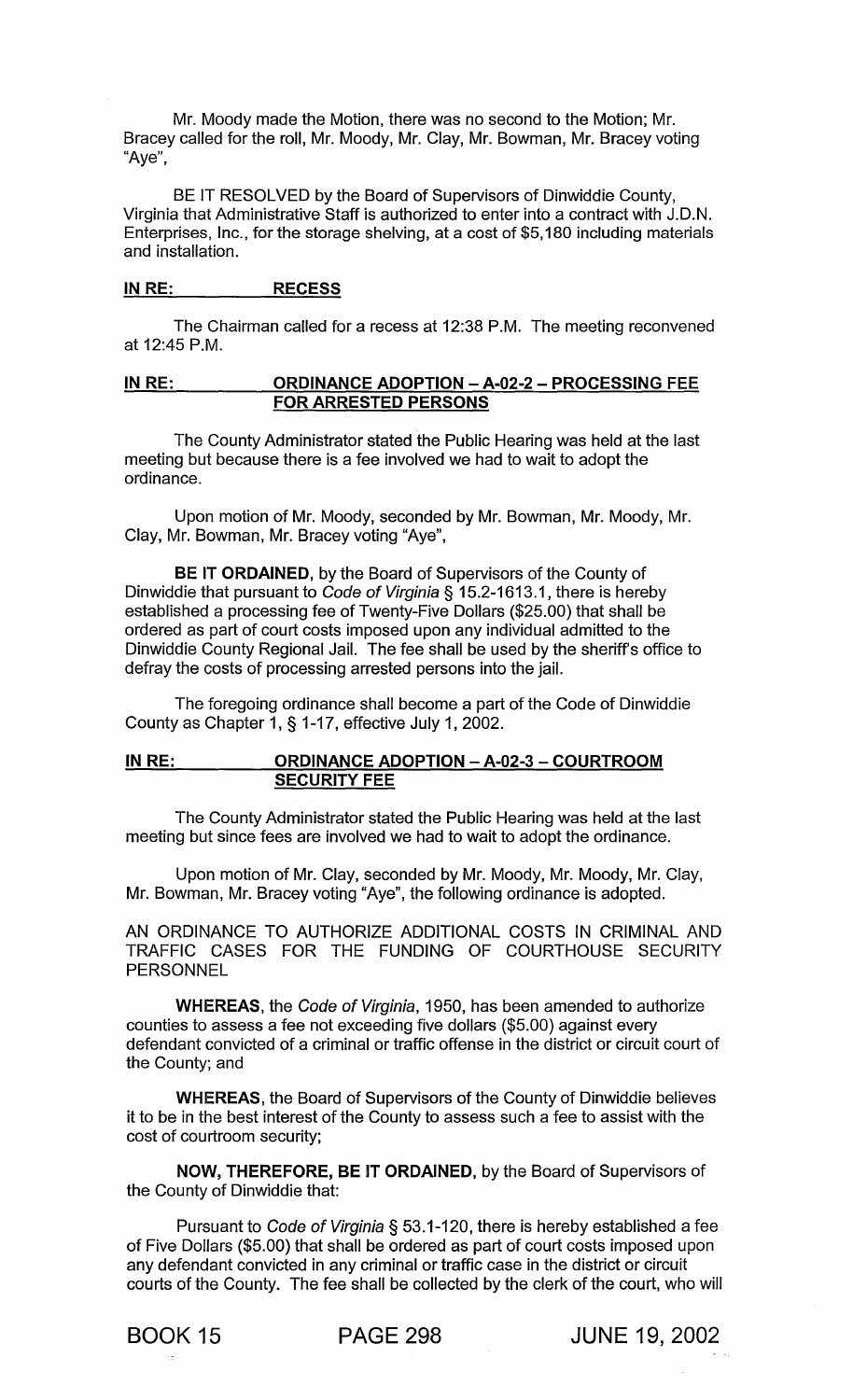remit the fee to the Treasurer of Dinwiddie County. The Treasurer shall hold such fees subject to appropriation by the Board of Supervisors to the Sheriff's office for the funding of courthouse security personnel.

 $\Box$ 

The foregoing ordinance shall become effective on July 1, 2002.

#### IN RE: COUNTY ADMINISTRATOR COMMENTS

----~-~--~----------------.

1. There was enclosed in your packets a request from the Legal Aid Justice Center, Inc. asking if the County would like to nominate anyone to be a member of their Community Advisory Council? If we do not want to participate, we need to let them know. It is usually beneficial to have someone that knows how the agency operates on a daily basis and how it benefits the County. The Board agreed it would be beneficial.

#### IN RE: AUTHORIZATION TO INCREASE MILEAGE

The County Administrator stated Staff would like to increase the mileage rate from .27 to .325 per mile effective July 1, 2002. The Compensation Board has already increased the reimbursement rate for State funded positions.

Upon motion of Mr. Moody, seconded by Mr. Clay, Mr. Moody, Mr. Clay, Mr. Bowman, Mr. Bracey voting "Aye",

BE IT RESOLVED by the Board of Supervisors of Dinwiddie County, Virginia that the mileage rate is hereby increased to .325 per mile effective July 1,2002.

#### IN RE: COUNTY ADMINISTRATOR COMMENTS CONT'

- 2. The Wireless Board notified the County that it should begin receiving wireless calls effective July 1, 2002. Mrs. Denise Absher, Communications Supervisor, sent a letter (which was included in your packets) to the Wireless Board requesting an extension to March 3, 2003.
- 3. On July 31, 2002 at 9:00 A.M. a meeting has been set for an Economic Development Planning Session with the Virginia Economic Development Partnership and Virginia's Gateway Region. The Board has been invited to the VEDP's offices in Richmond, which would include lunch and conclude around 1:00 P.M. Mr. Moody, Mr. Bowman and Mr. Clay responded they would like to go. Mr. Bracey commented he didn't know yet.

# IN RE: REQUEST TO ATTEND LGOC - MR. HARRISON MOODY

Upon Motion of Mr. Bowman Seconded by Mr. Clay, Mr. Moody, Mr. Clay, Mr. Bowman, Mr. Bracey, voting "Aye",

BE IT RESOLVED that the Board of Supervisors of Dinwiddie County, Virginia approved the travel request for Mr. Moody to attend the Local Government Officials Conference in Charlottesville, Virginia on August 11 - 12, 2002.

# IN RE: COUNTY ADMINISTRATOR COMMENTS CONT'

5. We are in the process of purging our files and trying to get rid of some of the files that are allowed by the State so we won't have to have so much storage downstairs. It has been the County's practice in the past to record and keep all Board meeting tapes. That is one item that we are not required by law to keep, but before Staff destroyed those tapes, we wanted to make sure you don't have a problem with it. Mr. Bowman stated he wanted to keep the tapes. If not,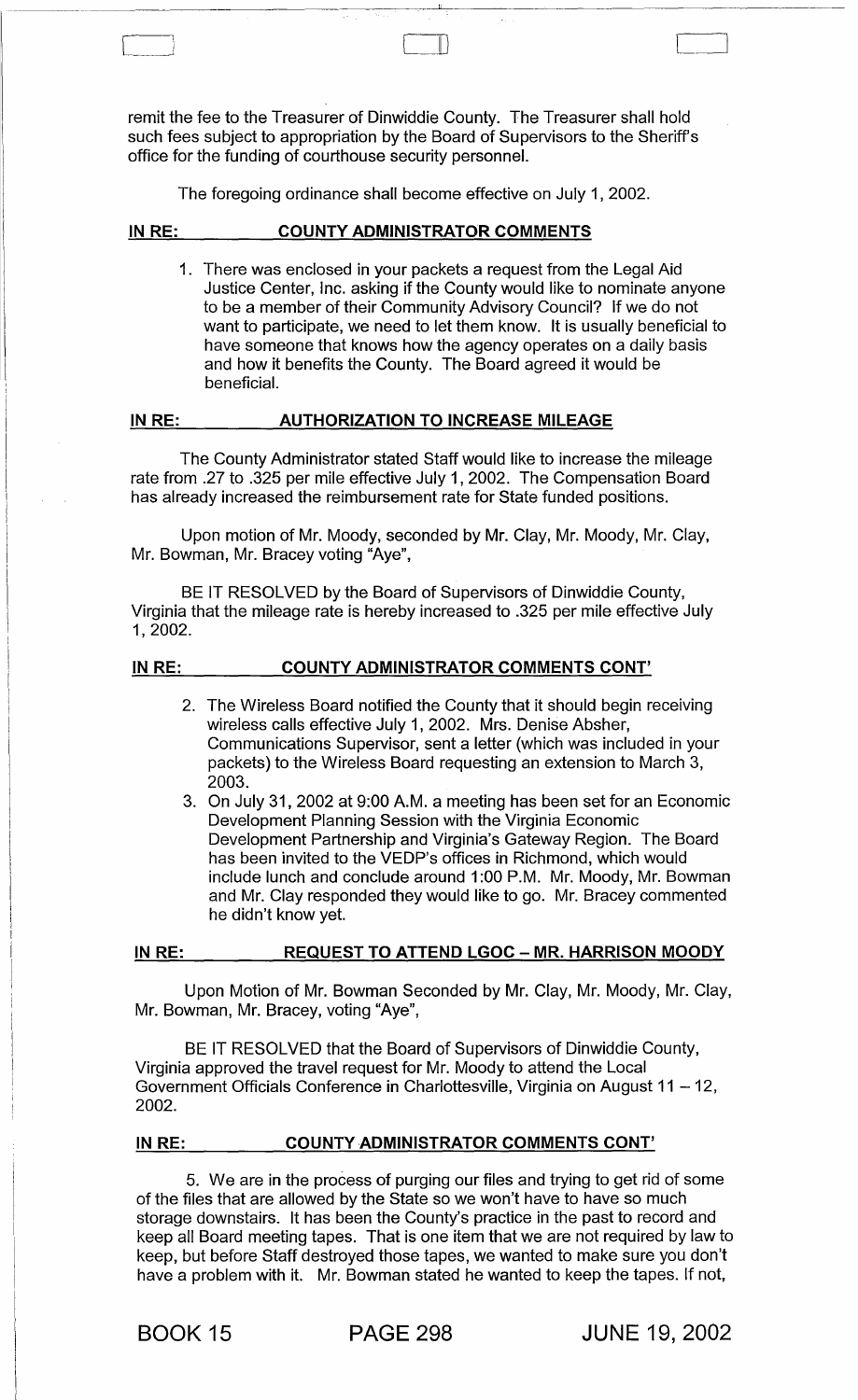the minutes will have to be verbatim. Mr. Moody and Mr. Clay stated the Minute Books are the official documents and there is no need in keeping the tapes. Mr. Bracey asked the County Administrator to find out what it cost to have a transcriber do verbatim minutes.

| IN RE:     | <b>BOARD MEMBER COMMENTS</b>                                                                                                                                                                                                                                                                                                                                                                                                                                                                                                                                                                                       |
|------------|--------------------------------------------------------------------------------------------------------------------------------------------------------------------------------------------------------------------------------------------------------------------------------------------------------------------------------------------------------------------------------------------------------------------------------------------------------------------------------------------------------------------------------------------------------------------------------------------------------------------|
| Mr. Clay   | No Comments                                                                                                                                                                                                                                                                                                                                                                                                                                                                                                                                                                                                        |
| Mr. Moody  | No Comments                                                                                                                                                                                                                                                                                                                                                                                                                                                                                                                                                                                                        |
| Mr. Bowman | He commented, Mr. Wells reported to him that the paint on<br>the back door of the Courthouse is peeling off and needs to<br>be painted. Also, there is moisture in the records room at<br>the Courthouse, which might destroy the records. Mr.<br>Faison responded we can't put a dehumidifier on that HVAC<br>unit in the Courthouse. Mr. Bowman asked if a freestanding<br>unit could be put in that room. Mr. Faison replied since we<br>have changed the amount of outside air that comes to that<br>unit there doesn't seem to be a problem now. Continuing,<br>he stated the back door was primed yesterday. |
| Mr. Bracey | No Comments                                                                                                                                                                                                                                                                                                                                                                                                                                                                                                                                                                                                        |

#### IN RE: CLOSED SESSION

Mr. Moody stated I move to close this meeting in order to discuss matters exempt under section:

Personnel Matters - §2.2-3711 A. 1 of the Code of Virginia -Appointments, Assistant County Administrator, and Animal Control Industry - §2.2-3711 A. 5 of the Code of Virginia Legal Counsel - §2.2-3711 A. 7 of the Code of Virginia - Zoning Issue

Mr. Clay seconded the motion. Mr. Moody, Mr. Clay, Mr. Bowman, Mr. Bracey, voting "Aye", the Board moved into the Closed Meeting at 1 :14 P.M.

A vote having been made and approved the meeting reconvened into Open Session at 2:43 P.M.

# IN RE: CERTIFICATION

Whereas, this Board convened in a closed meeting under § 2.2-3711 A.1 Personnel - Appointments, Assistant County Administrator, and Animal Control; § 2.2-3711 A.5 Industry and § 2.2-3711 A.7 Legal Counsel- Zoning Issue

And whereas, no member has made a statement that there was a departure from the lawful purpose of such closed meeting or the matters identified in the motion were discussed.

Now be it certified, that only those matters as were identified in the motion were heard, discussed or considered in the meeting.

Upon Motion of Mr. Moody, Seconded by Mr. Clay, Mr. Moody, Mr. Clay, Mr. Bowman, Mr. Bracey, voting "Aye", this Certification Resolution was adopted.

# IN RE: APPOINTMENTS - DINWIDDIE COUNTY INDUSTRIAL AUTHORITY - CHARLES R. JOHNSON & JOHN W. **SCARBOROUGH**

Upon Motion of Mr. Moody, Seconded by Mr. Bowman, Mr. Moody, Mr. Clay, Mr. Bowman, Mr. Bracey, voting "Aye",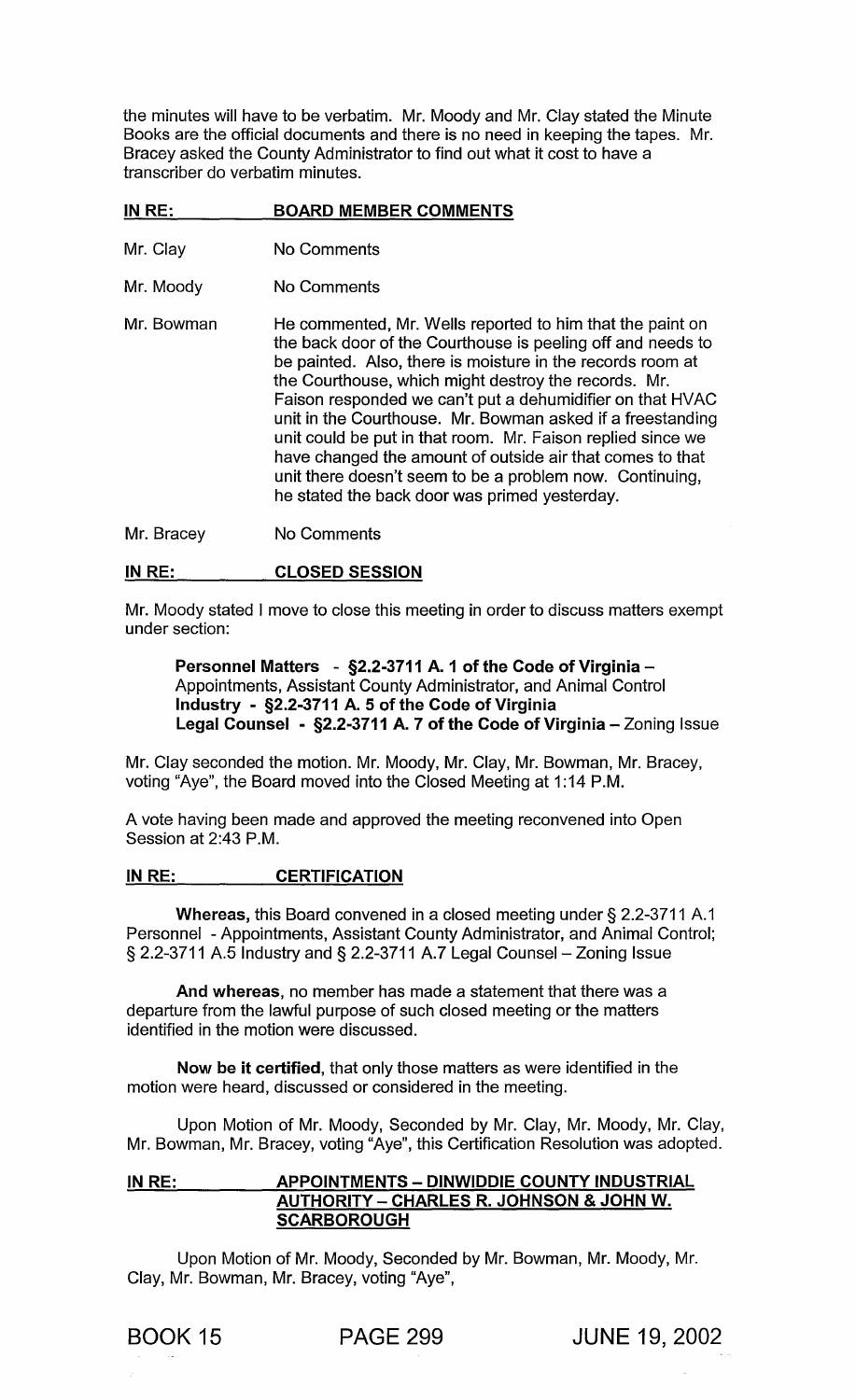BE IT RESOLVED by the Board of Supervisors of Dinwiddie County, Virginia that Mr. Charles R. Johnson and Mr. John W. Scarborough are-hereby reappointed to serve on the Dinwiddie Industrial Authority, retroactive to February 5, 2002, for a four-year term expiring February 5, 2006.

 $\Box$ 

### IN RE: APPOINTMENT - CRATER PLANNING DISTRICT COMMISSION - WENDY WEBER RALPH

Upon Motion of Mr. Moody, Seconded by Mr. Bowman, Mr. Moody, Mr. Clay, Mr. Bowman, Mr. Bracey, voting "Aye",

BE IT RESOLVED by the Board of Supervisors of Dinwiddie County, Virginia that Mrs. Wendy W. Ralph is hereby appointed to serve on the Crater Planning District Commission, as the Board of Supervisors Representative, to fill the unexpired term of Mr. R. Martin Long, for a three-year term expiring December 31, 2003.

#### IN RE: INFORMATION IN BOARD PACKET OR DISTRIBUTED

- 1. Southside Sheltered Workshop - Letter of appreciation for funding for FY 2002-03
- 2. Letter to Mr. Michael Bratschi - from County Administrator regarding FOIA questions under Citizen Comment period .
- 3. The Appomattox Basin Industrial Development Corporation-Report
- 4. The Appomattox Regional Library System - Report

#### IN RE: ADJOURNMENT

Upon Motion of Mr. Moody, Seconded by Mr. Bowman, Mr. Moody, Mr. Clay, Mr. Bowman, Mr. Bracey, voting "Aye", the meeting adjourned at 2:46 P.M. to be continued until July 3, 2002 at 2:00 P.M. for a Closed Session for Personnel Matters - § 2.2-3711 A.1 for interviews for the Assistant County Administrator position.

~-.... "'::. t V H Edward A. Bracey, Jr. Chairman

Wendy W¢ber Ralph County Administrator

labr